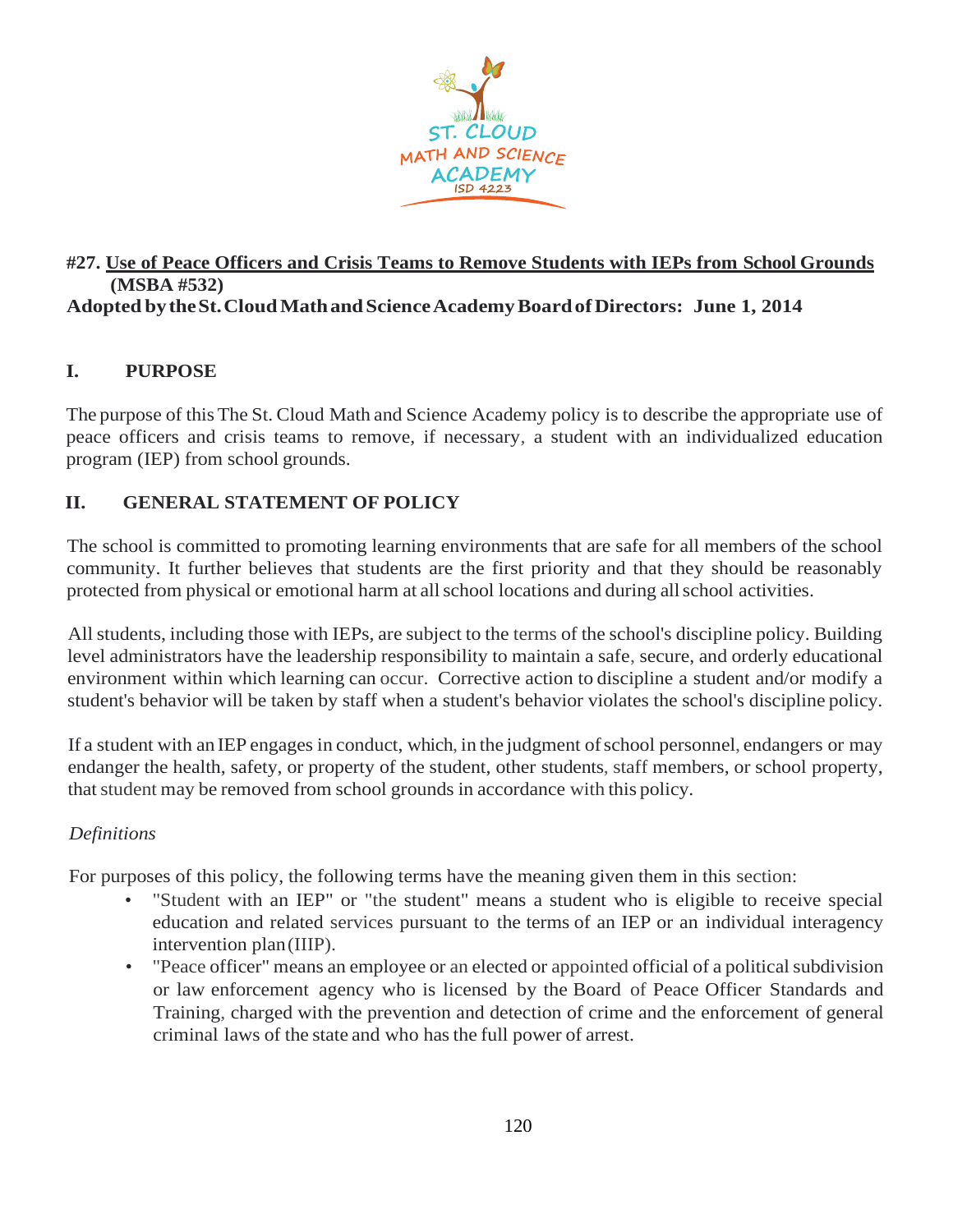The term "peace officer" includes a person who serves as a sheriff, a deputy sheriff, a police officer, or a state patrol trooper.

- "Police liaison officer" is a peace officer who, pursuant to an agreement between the school and a political subdivision or law enforcement agency, is assigned to a school building for all or a portion of the school day to provide law enforcement assistance and support to the building administration and to promote school safety, security, and positive relationships with students.
- "Crisis team" means a group of persons, which may include teachers and non-teaching school personnel, selected by the building administrator in each school building who have received crisis intervention training and are responsible for becoming actively involved with resolving crises. The building administrator or designee shall serve as the leader of the crisisteam.
- The phrase " remove the student from school grounds" is the act of securing the person of a student with an IEP and escorting that student from the school building or school activity at which the student with an IEP islocated.
- "Emergency" means a situation in which immediate intervention is necessary to protect a student or other individual from physical injury, emotional abuse due to verbal and nonverbal gestures, or to prevent severe property damage.
- All other terms and phrases used in this policy shall be defined in accordance with applicable state and federal law or ordinary and customary usage.

## *Removal of Students with IEPs from School Grounds*

# A. Removal by Crisis Team

If the behavior of a student with an IEP escalates to the point where the student's behavior endangers or may endanger the health, safety, or property of the student, other students, staff members, or school property, the school building's crisis team may be summoned. The crisis team may attempt to de-escalate the student' s behavior by means including, but not limited to, those described in the student' s IEPand/or behavior intervention plan. When such measures fail, or when the crisis team determines that the student's behavior continues to endanger or may endanger the health, safety, or property of the student, other students, staff members, or school property, the crisis team may remove the student from school grounds.

If the student's behavior cannot be safely managed, school personnel may immediately request assistance from the police liaison officer or a peace officer.

## B. Removal by Police Liaison Officer or Peace Officer

If a student with an IEP engages in conduct which endangers or may endanger the health, safety, or property of the student, other students, staff members, or school property, the school building' s crisis team, building administrator, or the building administrator's designee, may request that the police liaison officer or a peace officer remove the student from school grounds.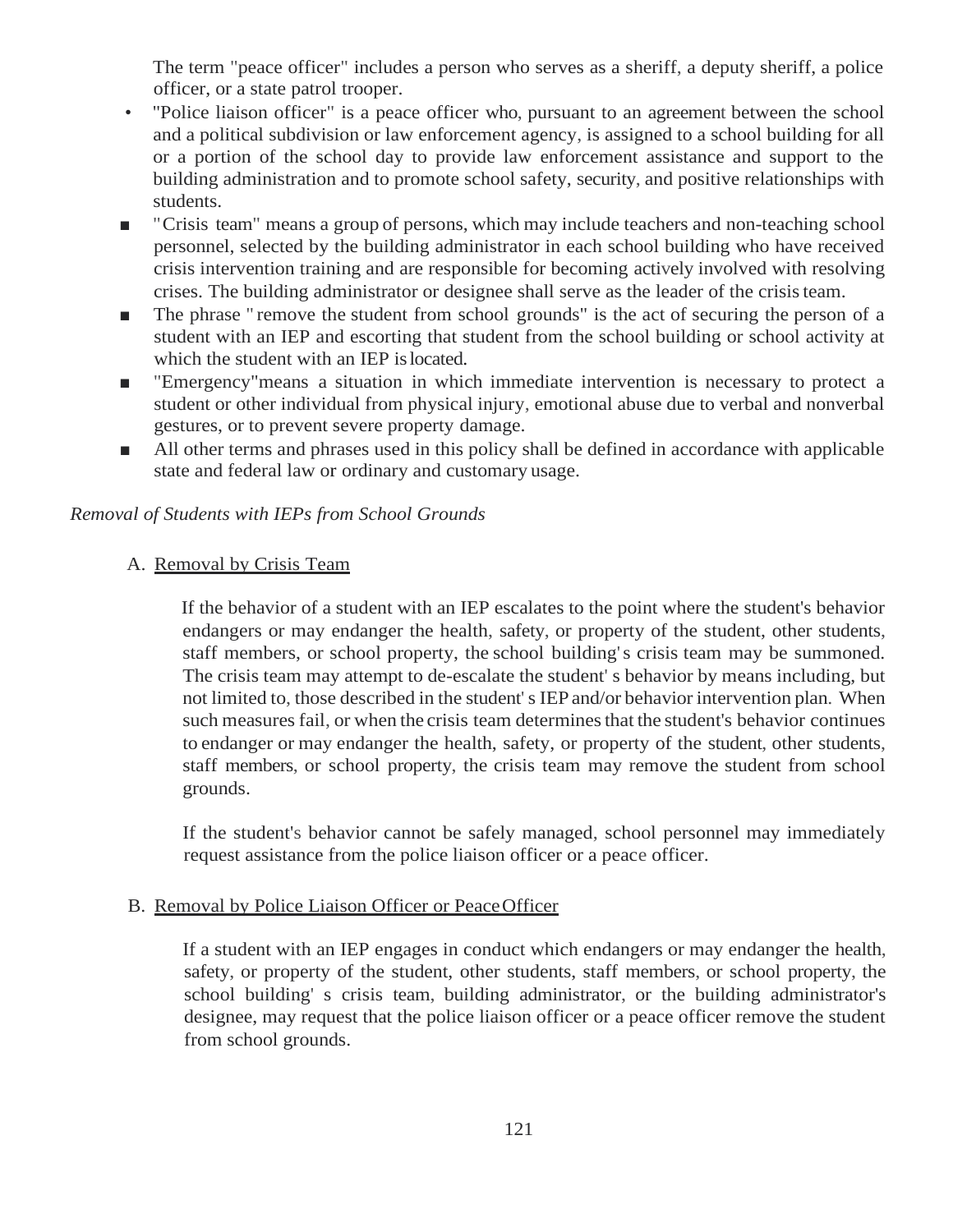Whether or not a student with an IEP engages in conduct that endangers or may endanger the health, safety, or property of the student, other students, staff members, or school property, school personnel may report a crime committed by a student with an IEP to appropriate authorities. If the school reports a crime committed by a student with an IEP, school personnel shall transmit copies of the special education and disciplinary records of the student for consideration by appropriate authorities to whom it reports the crime, to the extent that the transmission is permitted by the Family Education Rights and Privacy Act (FERPA), the Minnesota Government Data Practices Act, and school's policy, Protection and Privacy of Pupil Records.

The fact that special education law covers a student with an IEP does not prevent state law enforcement and judicial authorities from exercising theirresponsibilities with regard to the application of federal and state law to crimes committed by a student with an IEP.

#### C. Reasonable Force Permitted

In removing a student with an IEP from school grounds, a school Charter School Director, other crisisteam members, or the police liaison officer or other agents of the school, whether or not members of a crisis team, may use reasonable force when it is necessary under the circumstances to correct or restrain a student or prevent bodily harm or death to another.

In removing a student with an IEP from school grounds, police liaison officers and school personnel are further prohibited from engaging in the following conduct:

- Requiring the student to assume and maintain a specified physical position, activity, or posture that induces physical pain as an aversive procedure;
- Presenting intense sounds, lights, or other sensory stimuli as an aversive stimulus;
- Using noxious smell, taste, substance, or spray as an aversive stimulus;
- Denying or restricting the student's access to equipment and devices such as hearing aids and communication boards that facilitate the student ' s functioning except temporarily when the student is perceived to be destroying or damaging equipment or devices;
- Using faradic skin shock;
- Restricting, totally or partially, the student's auditory or visualsense, except that study carrels may be used as an academic intervention;
- Withholding regularly scheduled meals or water; and/or
- Denying the student access to toilet facilities.

### D. Parental Notification

The building administrator or designee shall make reasonable efforts to 11:otify the student's parent or guardian of the student's removal from school grounds as soon as possible following the removal.

### E. Continued Removals: Review of IEP

Continued and repeated use of the removal process described herein must be reviewed in the development of the individual student's IEP or IIIP.